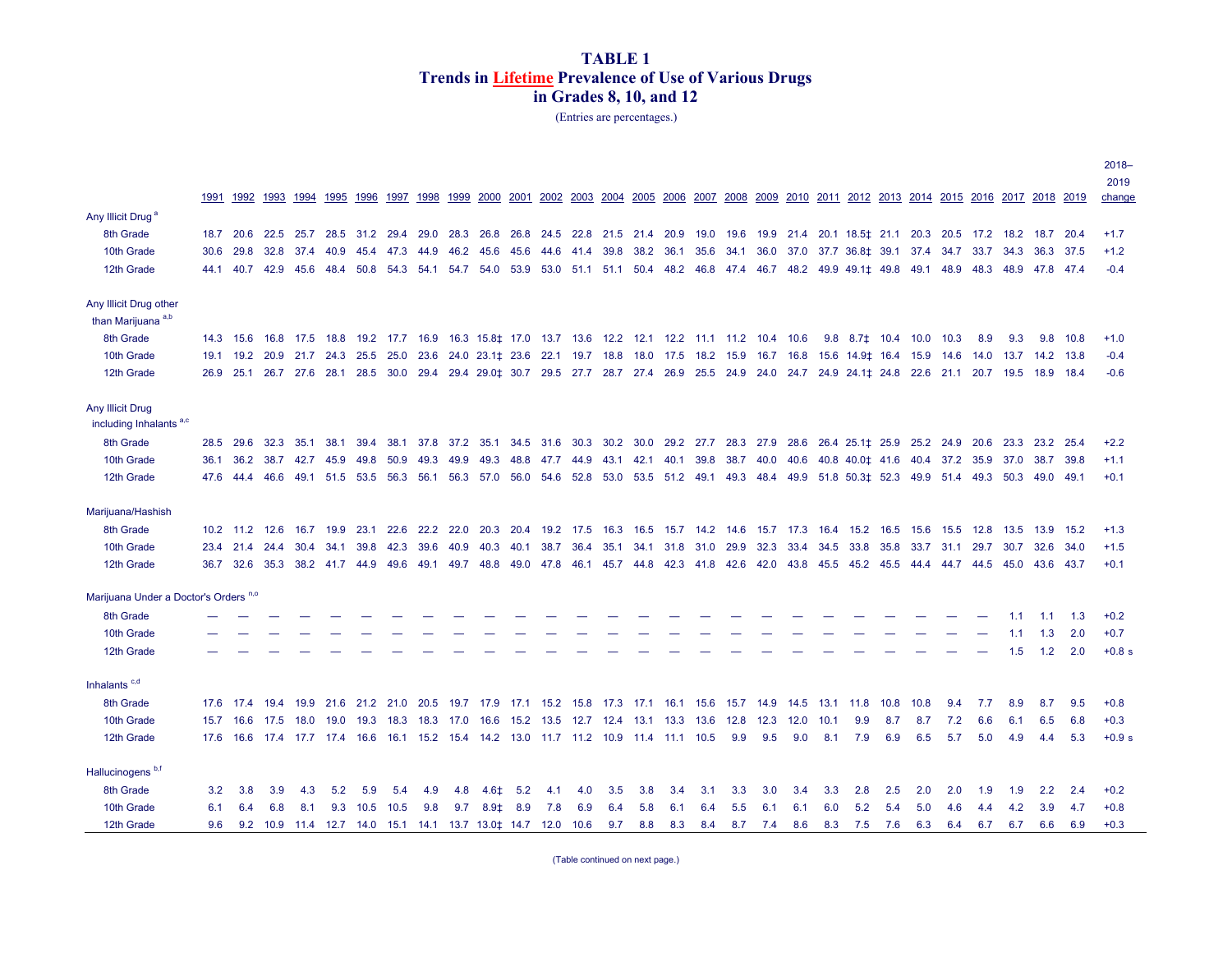(Entries are percentages.)

|                                    |               |      |      |      |      |      |      |      |      |                |      |      |      |      |      |      |      |      |      |      |      |     |        |               |                          |     |      |      |      | $2018 -$<br>2019 |
|------------------------------------|---------------|------|------|------|------|------|------|------|------|----------------|------|------|------|------|------|------|------|------|------|------|------|-----|--------|---------------|--------------------------|-----|------|------|------|------------------|
|                                    | 1991          | 1992 | 1993 | 1994 | 1995 | 1996 | 1997 | 1998 | 1999 | 2000           | 2001 | 2002 | 2003 | 2004 | 2005 | 2006 | 2007 | 2008 | 2009 | 2010 | 2011 |     |        |               | 2012 2013 2014 2015 2016 |     | 2017 | 2018 | 2019 | change           |
| LSD <sup>b</sup>                   |               |      |      |      |      |      |      |      |      |                |      |      |      |      |      |      |      |      |      |      |      |     |        |               |                          |     |      |      |      |                  |
| 8th Grade                          | 2.7           | 3.2  | 3.5  | 3.7  | 4.4  | 5.1  | 4.7  | 4.1  | 4.1  | 3.9            | 3.4  | 2.5  | 2.1  | 1.8  | 1.9  | 1.6  | 1.6  | 1.9  | 1.7  | 1.8  | 1.7  | 1.3 | 1.4    | 1.1           | 1.3                      | 1.2 | 1.3  | 1.4  | 1.6  | $+0.2$           |
| 10th Grade                         | 5.6           | 5.8  | 6.2  | 7.2  | 8.4  | 9.4  | 9.5  | 8.5  | 8.5  | 7.6            | 6.3  | 5.0  | 3.5  | 2.8  | 2.5  | 2.7  | 3.0  | 2.6  | 3.0  | 3.0  | 2.8  | 2.6 | 2.7    | 2.6           | 3.0                      | 3.2 | 3.0  | 2.8  | 3.6  | $+0.7 s$         |
| 12th Grade                         | 8.8           | 8.6  | 10.3 | 10.5 | 11.7 | 12.6 | 13.6 | 12.6 | 12.2 | 11.1           | 10.9 | 8.4  | 5.9  | 4.6  | 3.5  | 3.3  | 3.4  | 4.0  | 3.1  | 4.0  | 4.0  | 3.8 | 3.9    | 3.7           | 4.3                      | 4.9 | 5.0  | 5.1  | 5.6  | $+0.5$           |
| Hallucinogens                      |               |      |      |      |      |      |      |      |      |                |      |      |      |      |      |      |      |      |      |      |      |     |        |               |                          |     |      |      |      |                  |
| other than LSD <sup>b</sup>        |               |      |      |      |      |      |      |      |      |                |      |      |      |      |      |      |      |      |      |      |      |     |        |               |                          |     |      |      |      |                  |
| 8th Grade                          | 1.4           | 1.7  | 1.7  | 2.2  | 2.5  | 3.0  | 2.6  | 2.5  | 2.4  | $2.3+$         | 3.9  | 3.3  | 3.2  | 3.0  | 3.3  | 2.8  | 2.6  | 2.5  | 2.4  | 2.7  | 2.8  | 2.3 | 1.9    | 1.5           | 1.2                      | 1.3 | 1.2  | 1.5  | 1.7  | $+0.2$           |
| 10th Grade                         | $2.2^{\circ}$ | 2.5  | 2.8  | 3.8  | 3.9  | 4.7  | 4.8  | 5.0  | 4.7  | 4.8‡           | 6.6  | 6.3  | 5.9  | 5.8  | 5.2  | 5.5  | 5.7  | 4.8  | 5.4  | 5.3  | 5.2  | 4.5 | 4.4    | 4.1           | 3.3                      | 3.1 | 2.9  | 2.7  | 3.3  | $+0.6$           |
| 12th Grade                         | 3.7           | 3.3  | 3.9  | 4.9  | 5.4  | 6.8  | 7.5  | 7.1  | 6.7  | $6.9 \pm 10.4$ |      | 9.2  | 9.0  | 8.7  | 8.1  | 7.8  | 7.7  | 7.8  | 6.8  | 7.7  | 7.3  | 6.6 | 6.4    | 5.1           | 4.8                      | 4.7 | 4.8  | 4.5  | 4.3  | $-0.1$           |
| MDMA (Ecstasy, Molly) <sup>9</sup> |               |      |      |      |      |      |      |      |      |                |      |      |      |      |      |      |      |      |      |      |      |     |        |               |                          |     |      |      |      |                  |
| 8th Grade                          |               |      |      |      |      | 3.4  | 3.2  | 2.7  | 2.7  | 4.3            | 5.2  | 4.3  | 3.2  | 2.8  | 2.8  | 2.5  | 2.3  | 2.4  | 2.2  | 3.3  | 2.6  | 2.0 | $1.8+$ | 2.4           | 2.3                      | 1.7 | 1.5  | 1.6  | 1.7  | $+0.1$           |
| 10th Grade                         |               |      |      |      |      | 5.6  | 5.7  | 5.1  | 6.0  | 7.3            | 8.0  | 6.6  | 5.4  | 4.3  | 4.0  | 4.5  | 5.2  | 4.3  | 5.5  | 6.4  | 6.6  | 5.0 | $5.7+$ | 5.2           | 3.8                      | 2.8 | 2.8  | 2.4  | 3.2  | $+0.8 s$         |
| 12th Grade                         |               |      |      |      |      | 6.1  | 6.9  | 5.8  | 8.0  | 11.0           | 11.7 | 10.5 | 8.3  | 7.5  | 5.4  | 6.5  | 6.5  | 6.2  | 6.5  | 7.3  | 8.0  | 7.2 | $7.1+$ | 7.9           | 5.9                      | 4.9 | 4.9  | 4.1  | 3.3  | $-0.7$           |
| Cocaine                            |               |      |      |      |      |      |      |      |      |                |      |      |      |      |      |      |      |      |      |      |      |     |        |               |                          |     |      |      |      |                  |
| 8th Grade                          | 2.3           | 2.9  | 2.9  | 3.6  | 4.2  | 4.5  | 4.4  | 4.6  | 4.7  | 4.5            | 4.3  | 3.6  | 3.6  | 3.4  | 3.7  | 3.4  | 3.1  | 3.0  | 2.6  | 2.6  | 2.2  | 1.9 | 1.7    | 1.8           | 1.6                      | 1.4 | 1.3  | 1.4  | 1.2  | $-0.2$           |
| 10th Grade                         | 4.1           | 3.3  | 3.6  | 4.3  | 5.0  | 6.5  | 7.1  | 7.2  | 7.7  | 6.9            | 5.7  | 6.1  | 5.1  | 5.4  | 5.2  | 4.8  | 5.3  | 4.5  | 4.6  | 3.7  | 3.3  | 3.3 | 3.3    | 2.6           | 2.7                      | 2.1 | 2.1  | 2.6  | 2.5  | $-0.1$           |
| 12th Grade                         | 7.8           | 6.1  | 6.1  | 5.9  | 6.0  | 7.1  | 8.7  | 9.3  | 9.8  | 8.6            | 8.2  | 7.8  | 7.7  | 8.1  | 8.0  | 8.5  | 7.8  | 7.2  | 6.0  | 5.5  | 5.2  | 4.9 | 4.5    | 4.6           | 4.0                      | 3.7 | 4.2  | 3.9  | 3.8  | $-0.1$           |
| Crack                              |               |      |      |      |      |      |      |      |      |                |      |      |      |      |      |      |      |      |      |      |      |     |        |               |                          |     |      |      |      |                  |
| 8th Grade                          | 1.3           | 1.6  | 1.7  | 2.4  | 2.7  | 2.9  | 2.7  | 3.2  | 3.1  | 3.1            | 3.0  | 2.5  | 2.5  | 2.4  | 2.4  | 2.3  | 2.1  | 2.0  | 1.7  | 1.5  | 1.5  | 1.0 | 1.2    | 1.2           | 1.0                      | 0.9 | 0.8  | 0.9  | 0.9  | 0.0              |
| 10th Grade                         | 1.7           | 1.5  | 1.8  | 2.1  | 2.8  | 3.3  | 3.6  | 3.9  | 4.0  | 3.7            | 3.1  | 3.6  | 2.7  | 2.6  | 2.5  | 2.2  | 2.3  | 2.0  | 2.1  | 1.8  | 1.6  | 1.4 | 1.5    | 1.0           | 1.1                      | 0.8 | 0.8  | 1.0  | 0.9  | 0.0              |
| 12th Grade                         | 3.1           | 2.6  | 2.6  | 3.0  | 3.0  | 3.3  | 3.9  | 4.4  | 4.6  | 3.9            | 3.7  | 3.8  | 3.6  | 3.9  | 3.5  | 3.5  | 3.2  | 2.8  | 2.4  | 2.4  | 1.9  | 2.1 | 1.8    | 1.8           | 1.7                      | 1.4 | 1.7  | 1.5  | 1.7  | $+0.1$           |
| Cocaine other than Crack h         |               |      |      |      |      |      |      |      |      |                |      |      |      |      |      |      |      |      |      |      |      |     |        |               |                          |     |      |      |      |                  |
| 8th Grade                          | 2.0           | 2.4  | 2.4  | 3.0  | 3.4  | 3.8  | 3.5  | 3.7  | 3.8  | 3.5            | 3.3  | 2.8  | 2.7  | 2.6  | 2.9  | 2.7  | 2.6  | 2.4  | 2.1  | 2.1  | 1.8  | 1.6 | 1.4    | 1.4           | 1.3                      | 1.1 | 1.0  | 1.2  | 1.0  | $-0.2$           |
| 10th Grade                         | 3.8           | 3.0  | 3.3  | 3.8  | 4.4  | 5.5  | 6.1  | 6.4  | 6.8  | 6.0            | 5.0  | 5.2  | 4.5  | 4.8  | 4.6  | 4.3  | 4.8  | 4.0  | 4.1  | 3.4  | 3.0  | 3.0 | 2.9    | $2.2^{\circ}$ | 2.3                      | 1.9 | 1.9  | 2.4  | 2.3  | $-0.1$           |
| 12th Grade                         | 7.0           | 5.3  | 5.4  | 5.2  | 5.1  | 6.4  | 8.2  | 8.4  | 8.8  | 7.7            | 7.4  | 7.0  | 6.7  | 7.3  | 7.1  | 7.9  | 6.8  | 6.5  | 5.3  | 5.1  | 4.9  | 4.4 | 4.2    | 4.1           | 3.4                      | 3.3 | 3.5  | 3.3  | 3.2  | $-0.1$           |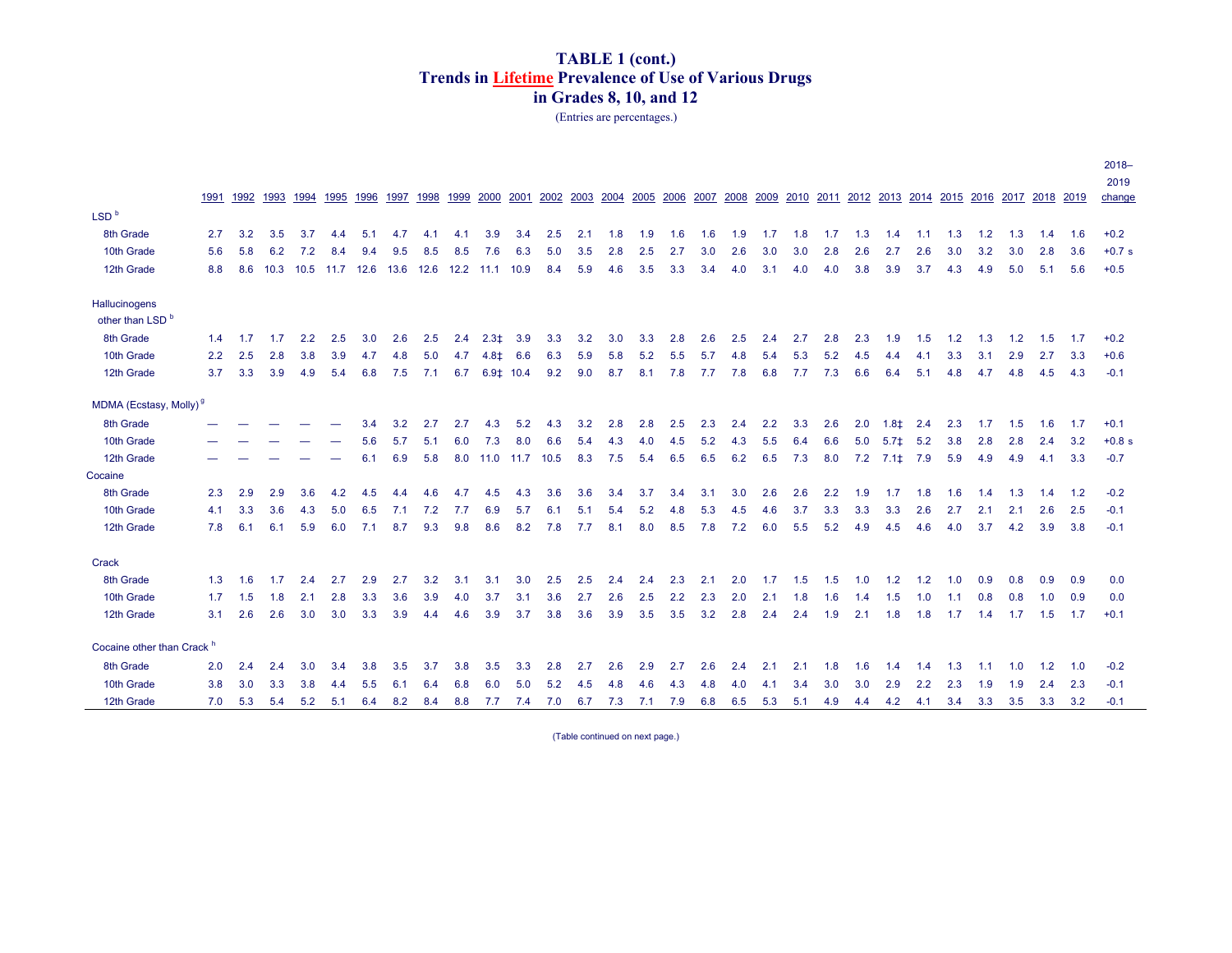(Entries are percentages.)

|                                            | 1991 | 1992           | 1993                          | 1994 | 1995                | 1996 | 1997 | 1998           | 1999          | 2000 | 2001                                         | 2002 2003 |           |        | 2004 2005 2006 |     | 2007 2008 |     | 2009                                                                     | 2010 2011 |     |                           |     | 2012 2013 2014 2015            |     | 2016 2017 2018 2019 |     |     |     | $2018 -$<br>2019<br>change |
|--------------------------------------------|------|----------------|-------------------------------|------|---------------------|------|------|----------------|---------------|------|----------------------------------------------|-----------|-----------|--------|----------------|-----|-----------|-----|--------------------------------------------------------------------------|-----------|-----|---------------------------|-----|--------------------------------|-----|---------------------|-----|-----|-----|----------------------------|
| Heroin <sup>1,j</sup>                      |      |                |                               |      |                     |      |      |                |               |      |                                              |           |           |        |                |     |           |     |                                                                          |           |     |                           |     |                                |     |                     |     |     |     |                            |
| 8th Grade                                  | 1.2  | 1.4            | 1.4                           | 2.0  | 2.3                 | 2.4  | 2.1  | 2.3            | 2.3           | 1.9  | 1.7                                          | 1.6       | 1.6       | 1.6    | 1.5            | 1.4 | 1.3       | 1.4 | 1.3                                                                      | 1.3       | 1.2 | 0.8                       | 1.0 | 0.9                            | 0.5 | 0.5                 | 0.7 | 0.6 | 0.7 | $+0.1$                     |
| 10th Grade                                 | 1.2  | 1.2            | 1.3                           | 1.5  | 1.7                 | 2.1  | 2.1  | 2.3            | 2.3           | 2.2  | 1.7                                          | 1.8       | 1.5       | 1.5    | 1.5            | 1.4 | 1.5       | 1.2 | 1.5                                                                      | 1.3       | 1.2 | 1.1                       | 1.0 | 0.9                            | 0.7 | 0.6                 | 0.4 | 0.4 | 0.4 | $+0.1$                     |
| 12th Grade                                 | 0.9  | 1.2            | 1.1                           | 1.2  | 1.6                 | 1.8  | 2.1  | 2.0            | 2.0           | 2.4  | 1.8                                          | 1.7       | 1.5       | 1.5    | 1.5            | 1.4 | 1.5       | 1.3 | 1.2                                                                      | 1.6       | 1.4 | 1.1                       | 1.0 | 1.0                            | 0.8 | 0.7                 | 0.7 | 0.8 | 0.6 | $-0.2$                     |
| With a Needle <sup>1</sup>                 |      |                |                               |      |                     |      |      |                |               |      |                                              |           |           |        |                |     |           |     |                                                                          |           |     |                           |     |                                |     |                     |     |     |     |                            |
| 8th Grade                                  |      |                |                               |      | 1.5                 | 1.6  | 1.3  | 1.4            | 1.6           | 1.1  | 1.2                                          | 1.0       | 1.0       | 1.1    | 1.0            | 1.0 | 0.9       | 0.9 | 0.9                                                                      | 0.9       | 0.8 | 0.6                       | 0.6 | 0.8                            | 0.3 | 0.3                 | 0.4 | 0.4 | 0.5 | $+0.1$                     |
| 10th Grade                                 |      |                |                               |      | 1.0                 | 1.1  | 1.1  | 1.2            | 1.3           | 1.0  | 0.8                                          | 1.0       | 0.9       | 0.8    | 0.8            | 0.9 | 0.9       | 0.7 | 0.9                                                                      | 0.8       | 0.8 | 0.7                       | 0.7 | 0.6                            | 0.5 | 0.5                 | 0.3 | 0.2 | 0.3 | $+0.1$                     |
| 12th Grade                                 |      |                |                               |      | 0.7                 | 0.8  | 0.9  | 0.8            | 0.9           | 0.8  | 0.7                                          | 0.8       | 0.7       | 0.7    | 0.9            | 0.8 | 0.7       | 0.7 | 0.6                                                                      | 1.1       | 0.9 | 0.7                       | 0.7 | 0.8                            | 0.6 | 0.5                 | 0.4 | 0.5 | 0.4 | $-0.1$                     |
| Without a Needle <sup>j</sup>              |      |                |                               |      |                     |      |      |                |               |      |                                              |           |           |        |                |     |           |     |                                                                          |           |     |                           |     |                                |     |                     |     |     |     |                            |
| 8th Grade                                  |      |                |                               |      | 1.5                 | 1.6  | 1.4  | 1.5            | 1.4           | 1.3  | 1.1                                          | 1.0       | 1.1       | 1.0    | 0.9            | 0.9 | 0.7       | 0.9 | 0.8                                                                      | 0.7       | 0.7 | 0.5                       | 0.5 | 0.4                            | 0.3 | 0.4                 | 0.5 | 0.3 | 0.4 | 0.0                        |
| 10th Grade                                 |      |                |                               |      | 1.1                 | 1.7  | 1.7  | 1.7            | 1.6           | 1.7  | 1.3                                          | 1.3       | 1.0       | $-1.1$ | 1.1            | 1.0 | 1.1       | 0.8 | 1.0                                                                      | 0.9       | 0.8 | 0.8                       | 0.7 | 0.5                            | 0.4 | 0.3                 | 0.3 | 0.2 | 0.3 | $+0.1$                     |
| 12th Grade                                 |      |                |                               |      | 1.4                 | 1.7  | 2.1  | 1.6            | 1.8           | 2.4  | 1.5                                          | 1.6       | 1.8       | 1.4    | 1.3            | 1.1 | 1.4       | 1.1 | 0.9                                                                      | 1.4       | 1.3 | 0.8                       | 0.9 | 0.7                            | 0.7 | 0.6                 | 0.4 | 0.6 | 0.4 | $-0.1$                     |
| Narcotics other than Heroin <sup>k,I</sup> |      |                |                               |      |                     |      |      |                |               |      |                                              |           |           |        |                |     |           |     |                                                                          |           |     |                           |     |                                |     |                     |     |     |     |                            |
| 8th Grade                                  |      |                |                               |      |                     |      |      |                |               |      |                                              |           |           |        |                |     |           |     |                                                                          |           |     |                           |     |                                |     |                     |     |     |     |                            |
| 10th Grade                                 |      |                |                               |      |                     |      |      |                |               |      |                                              |           |           |        |                |     |           |     |                                                                          |           |     |                           |     |                                |     |                     |     |     |     |                            |
| 12th Grade                                 | 6.6  | 6.1            | 6.4                           | 6.6  | 7.2                 | 8.2  | 9.7  |                | 9.8 10.2 10.6 |      |                                              |           |           |        |                |     |           |     | 9.9 $\sharp$ 13.5 13.2 13.5 12.8 13.4 13.1 13.2 13.2 13.0 13.0 12.2 11.1 |           |     |                           |     | 9.5                            | 8.4 | 7.8                 | 6.8 | 6.0 | 5.3 | $-0.8$                     |
| Amphetamines <sup>k,m</sup>                |      |                |                               |      |                     |      |      |                |               |      |                                              |           |           |        |                |     |           |     |                                                                          |           |     |                           |     |                                |     |                     |     |     |     |                            |
| 8th Grade                                  |      | 10.5 10.8 11.8 |                               | 12.3 | 13.1                | 13.5 |      | 12.3 11.3 10.7 |               | 9.9  | 10.2                                         | 8.7       | 8.4       | 7.5    | 7.4            | 7.3 | 6.5       | 6.8 | 6.0                                                                      | 5.7       |     | $5.2$ 4.5‡                | 6.9 | 6.7                            | 6.8 | 5.7                 | 5.7 | 5.9 | 6.8 | $+0.9$                     |
| 10th Grade                                 |      | 13.2 13.1 14.9 |                               |      | 15.1 17.4 17.7 17.0 |      |      | 16.0 15.7      |               |      | 15.7 16.0 14.9                               |           | 13.1 11.9 |        | 11.1 11.2 11.1 |     |           | 9.0 | 10.3 10.6                                                                |           |     | $9.0$ $8.9$ $11.2$ $10.6$ |     |                                | 9.7 | 8.8                 | 8.2 | 8.6 | 8.2 | $-0.4$                     |
| 12th Grade                                 |      |                | 15.4 13.9 15.1 15.7 15.3 15.3 |      |                     |      | 16.5 | 16.4 16.3      |               |      | 15.6 16.2 16.8 14.4 15.0 13.1 12.4 11.4 10.5 |           |           |        |                |     |           |     |                                                                          | 9.9 11.1  |     |                           |     | 12.2 12.0   13.8   12.1   10.8 |     | 10.0                | 9.2 | 8.6 | 7.7 | $-1.0$                     |
| Methamphetamine <sup>n,o</sup>             |      |                |                               |      |                     |      |      |                |               |      |                                              |           |           |        |                |     |           |     |                                                                          |           |     |                           |     |                                |     |                     |     |     |     |                            |
| 8th Grade                                  |      |                |                               |      |                     |      |      |                | 4.5           | 4.2  | 4.4                                          | 3.5       | 3.9       | 2.5    | 3.1            | 2.7 | 1.8       | 2.3 | 1.6                                                                      | 1.8       | 1.3 | 1.3                       | 1.4 | 1.0                            | 0.8 | 0.6                 | 0.7 | 0.7 | 0.9 | $+0.2$                     |
| 10th Grade                                 |      |                |                               |      |                     |      |      |                | 7.3           | 6.9  | 6.4                                          | 6.1       | 5.2       | 5.3    | 4.1            | 3.2 | 2.8       | 2.4 | 2.8                                                                      | 2.5       | 2.1 | 1.8                       | 1.6 | 1.4                            | 1.3 | 0.7                 | 0.9 | 0.8 | 0.7 | $-0.1$                     |
| 12th Grade                                 |      |                |                               |      |                     |      |      |                | 8.2           | 7.9  | 6.9                                          | 6.7       | 6.2       | 6.2    | 4.5            | 4.4 | 3.0       | 2.8 | 2.4                                                                      | 2.3       | 2.1 | 1.7                       | 1.5 | 1.9                            | 1.0 | 1.2                 | 1.1 | 0.7 | 0.8 | $+0.1$                     |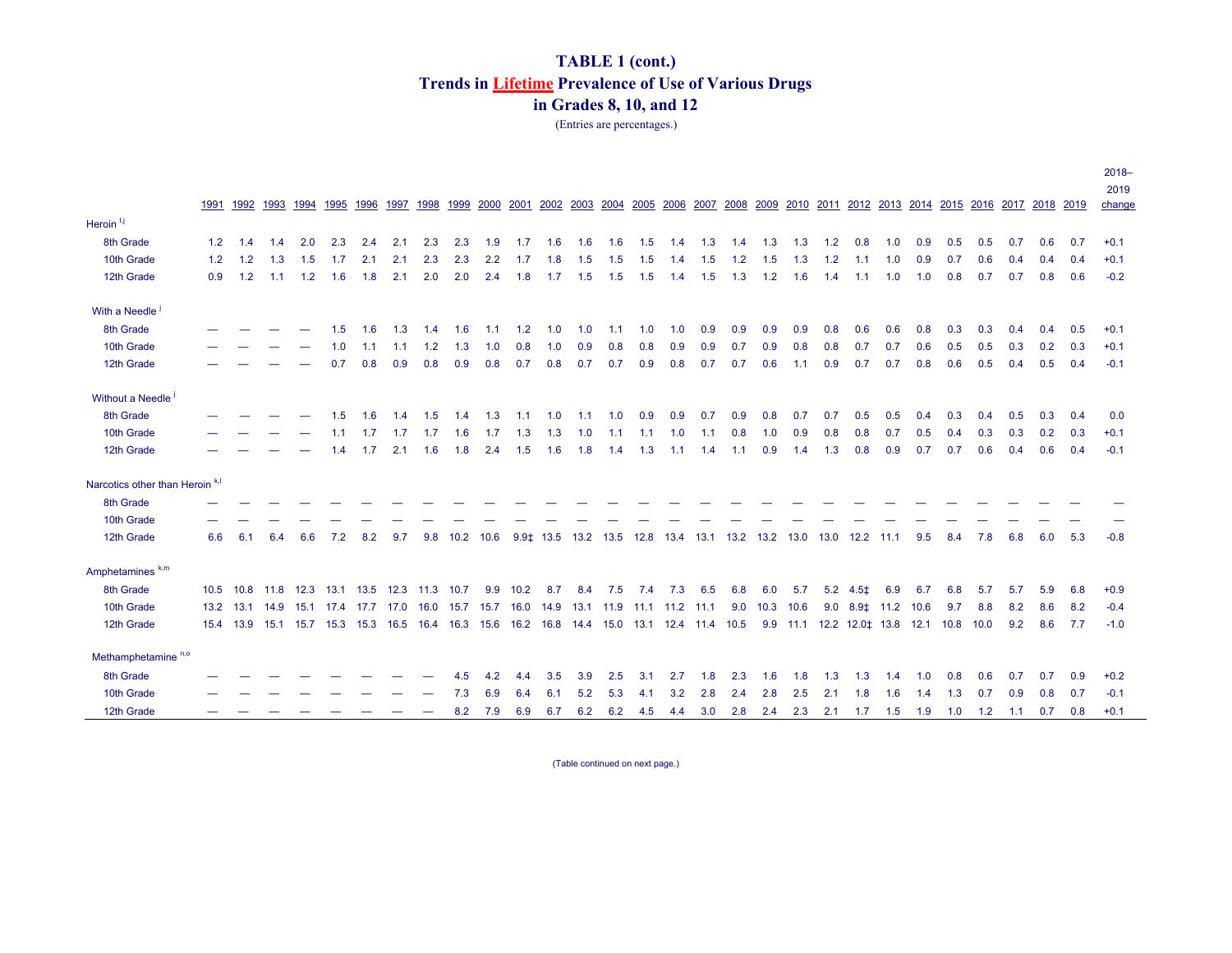(Entries are percentages.)

|                                            | 1991 | 1992                                                                                                                                              | 1993 | 1994 | 1995 | 1996 | 1997 | 1998 | 1999      | 2000   |     | 2001 2002 2003 2004 2005 2006           |     |       |      |      |      |      |                                                             |      |      |      |      |     |                               |      |           | 2007 2008 2009 2010 2011 2012 2013 2014 2015 2016 2017 2018 2019 |      | $2018 -$<br>2019<br>change |
|--------------------------------------------|------|---------------------------------------------------------------------------------------------------------------------------------------------------|------|------|------|------|------|------|-----------|--------|-----|-----------------------------------------|-----|-------|------|------|------|------|-------------------------------------------------------------|------|------|------|------|-----|-------------------------------|------|-----------|------------------------------------------------------------------|------|----------------------------|
| Crystal Methamphetamine (Ice) <sup>o</sup> |      |                                                                                                                                                   |      |      |      |      |      |      |           |        |     |                                         |     |       |      |      |      |      |                                                             |      |      |      |      |     |                               |      |           |                                                                  |      |                            |
| 8th Grade                                  |      |                                                                                                                                                   |      |      |      |      |      |      |           |        |     |                                         |     |       |      |      |      |      |                                                             |      |      |      |      |     |                               |      |           |                                                                  |      |                            |
| 10th Grade                                 |      |                                                                                                                                                   |      |      |      |      |      |      |           |        |     |                                         |     |       |      |      |      |      |                                                             |      |      |      |      |     |                               |      |           |                                                                  |      |                            |
| 12th Grade                                 | 3.3  | 2.9                                                                                                                                               | 3.1  | 3.4  | 3.9  | 4.4  | 4.4  | 5.3  | 4.8       | 4.0    | 4.1 | 4.7                                     | 3.9 | 4.0   | 4.0  | 3.4  | 3.4  | 2.8  | 2.1                                                         | 1.8  | 2.1  | 1.7  | 2.0  | 1.3 | 1.2                           | 1.4  | 1.5       | 1.1                                                              | 1.3  | $+0.1$                     |
| Sedatives (Barbiturates) <sup>k,p</sup>    |      |                                                                                                                                                   |      |      |      |      |      |      |           |        |     |                                         |     |       |      |      |      |      |                                                             |      |      |      |      |     |                               |      |           |                                                                  |      |                            |
| 8th Grade                                  |      |                                                                                                                                                   |      |      |      |      |      |      |           |        |     |                                         |     |       |      |      |      |      |                                                             |      |      |      |      |     |                               |      |           |                                                                  |      |                            |
| 10th Grade                                 |      |                                                                                                                                                   |      |      |      |      |      |      |           |        |     |                                         |     |       |      |      |      |      |                                                             |      |      |      |      |     |                               |      |           |                                                                  |      |                            |
| 12th Grade                                 | 6.2  | 5.5                                                                                                                                               | 6.3  | 7.0  | 7.4  | 7.6  | 8.1  | 8.7  | 8.9       | 9.2    | 8.7 | 9.5                                     | 8.8 | 9.9   | 10.5 | 10.2 | 9.3  | 8.5  | 8.2                                                         | 7.5  | 7.0  | 6.9  | 7.5  | 6.8 | 5.9                           | 5.2  | 4.5       | 4.2                                                              | 4.2  | 0.0                        |
| Tranquilizers <sup>b,k</sup>               |      |                                                                                                                                                   |      |      |      |      |      |      |           |        |     |                                         |     |       |      |      |      |      |                                                             |      |      |      |      |     |                               |      |           |                                                                  |      |                            |
| 8th Grade                                  | 3.8  | 4.1                                                                                                                                               | 4.4  | 4.6  | 4.5  | 5.3  | 4.8  | 4.6  | 4.4       | $4.4+$ | 5.0 | 4.3                                     | 4.4 | 4.0   | 4.1  | 4.3  | 3.9  | 3.9  | 3.9                                                         | 4.4  | 3.4  | 3.0  | 2.9  | 2.9 | 3.0                           | 3.0  | 3.4       | 3.5                                                              | 4.0  | $+0.5$                     |
| 10th Grade                                 | 5.8  | 5.9                                                                                                                                               | 5.7  | 5.4  | 6.0  | 7.1  | 7.3  | 7.8  | 7.9       | $8.0+$ | 9.2 | 8.8                                     | 7.8 | 7.3   | 7.1  | 7.2  | 7.4  | 6.8  | 7.0                                                         | 7.3  | 6.8  | 6.3  | 5.5  | 5.8 | 5.8                           | 6.1  | 6.0       | 6.0                                                              | 5.7  | $-0.3$                     |
| 12th Grade                                 | 7.2  | 6.0                                                                                                                                               | 6.4  | 6.6  | 7.1  | 7.2  | 7.8  | 8.5  | 9.3       |        |     | 8.9   10.3   11.4   10.2   10.6         |     |       | 9.9  | 10.3 | 9.5  | 8.9  | 9.3                                                         | 8.5  | 8.7  | 8.5  | 7.7  | 7.4 | 6.9                           | 7.6  | 7.5       | 6.6                                                              | 6.1  | $-0.5$                     |
| Any Prescription Drug <sup>q</sup>         |      |                                                                                                                                                   |      |      |      |      |      |      |           |        |     |                                         |     |       |      |      |      |      |                                                             |      |      |      |      |     |                               |      |           |                                                                  |      |                            |
| 8th Grade                                  |      |                                                                                                                                                   |      |      |      |      |      |      |           |        |     |                                         |     |       |      |      |      |      |                                                             |      |      |      |      |     |                               |      |           |                                                                  |      |                            |
| 10th Grade                                 |      |                                                                                                                                                   |      |      |      |      |      |      |           |        |     |                                         |     |       |      |      |      |      |                                                             |      |      |      |      |     |                               |      |           |                                                                  |      |                            |
| 12th Grade                                 |      |                                                                                                                                                   |      |      |      |      |      |      |           |        |     |                                         |     |       |      |      |      |      | 24.0 23.9 22.2 21.5 20.9 21.6 21.7 21.2‡ 22.2 19.9 18.3     |      |      |      |      |     |                               |      |           | 18.0 16.5 15.5 14.6                                              |      | $-0.9$                     |
| Rohypnol                                   |      |                                                                                                                                                   |      |      |      |      |      |      |           |        |     |                                         |     |       |      |      |      |      |                                                             |      |      |      |      |     |                               |      |           |                                                                  |      |                            |
| 8th Grade                                  |      |                                                                                                                                                   |      |      |      | 1.5  | 1.1  | 1.4  | 1.3       | 1.0    | 1.1 | 0.8                                     | 1.0 | 1.0   | 1.1  | 1.0  | 1.0  | 0.7  | 0.7                                                         | 0.9  | 2.0  | 1.0  | 0.7  | 0.6 | 0.8                           | 0.9  | 0.6       | 0.7                                                              | 0.6  | 0.0                        |
| 10th Grade                                 |      |                                                                                                                                                   |      |      |      | 1.5  | 1.7  | 2.0  | 1.8       | 1.3    | 1.5 | 1.3                                     | 1.0 | $1.2$ | 1.0  | 0.8  | 1.3  | 0.9  | 0.7                                                         | 1.4  | 1.2  | 0.8  | 1.1  | 1.0 | 0.5                           | 1.0  | 0.7       | 0.5                                                              | 0.9  | $+0.4$                     |
| 12th Grade                                 |      |                                                                                                                                                   |      |      |      | 1.2  | 1.8  | 3.0  | 2.0       | 1.5    | 1.7 |                                         |     |       |      |      |      |      |                                                             |      |      |      |      |     |                               |      |           |                                                                  |      |                            |
| Alcohol <sup>s</sup>                       |      |                                                                                                                                                   |      |      |      |      |      |      |           |        |     |                                         |     |       |      |      |      |      |                                                             |      |      |      |      |     |                               |      |           |                                                                  |      |                            |
| Any Use                                    |      |                                                                                                                                                   |      |      |      |      |      |      |           |        |     |                                         |     |       |      |      |      |      |                                                             |      |      |      |      |     |                               |      |           |                                                                  |      |                            |
| 8th Grade                                  |      | 70.1 69.3 $\sharp$ 55.7 55.8 54.5 55.3 53.8                                                                                                       |      |      |      |      |      | 52.5 |           |        |     | 52.1 51.7 50.5 47.0 45.6 43.9 41.0 40.5 |     |       |      |      | 38.9 | 38.9 | 36.6                                                        | 35.8 | 33.1 | 29.5 | 27.8 |     | 26.8 26.1                     | 22.8 | 23.1 23.5 |                                                                  | 24.5 | $+1.0$                     |
| 10th Grade                                 |      | 83.8 82.3  71.6  71.1  70.5  71.8  72.0  69.8                                                                                                     |      |      |      |      |      |      | 70.6 71.4 |        |     |                                         |     |       |      |      |      |      | 70.1 66.9 66.0 64.2 63.2 61.5 61.7 58.3 59.1 58.2 56.0 54.0 |      |      |      |      |     | 52.1 49.3 47.1 43.4 42.2 43.0 |      |           |                                                                  | 43.1 | $+0.1$                     |
| 12th Grade                                 |      | 88.0 87.5  80.0 80.4 80.7 79.2 81.7 81.4 80.0 80.3 79.7 78.4 76.6 76.8 75.1 72.7 72.2 71.9 72.3 71.0 70.0 69.4 68.2 66.0 64.0 61.2 61.5 58.5 58.5 |      |      |      |      |      |      |           |        |     |                                         |     |       |      |      |      |      |                                                             |      |      |      |      |     |                               |      |           |                                                                  |      | 0.0                        |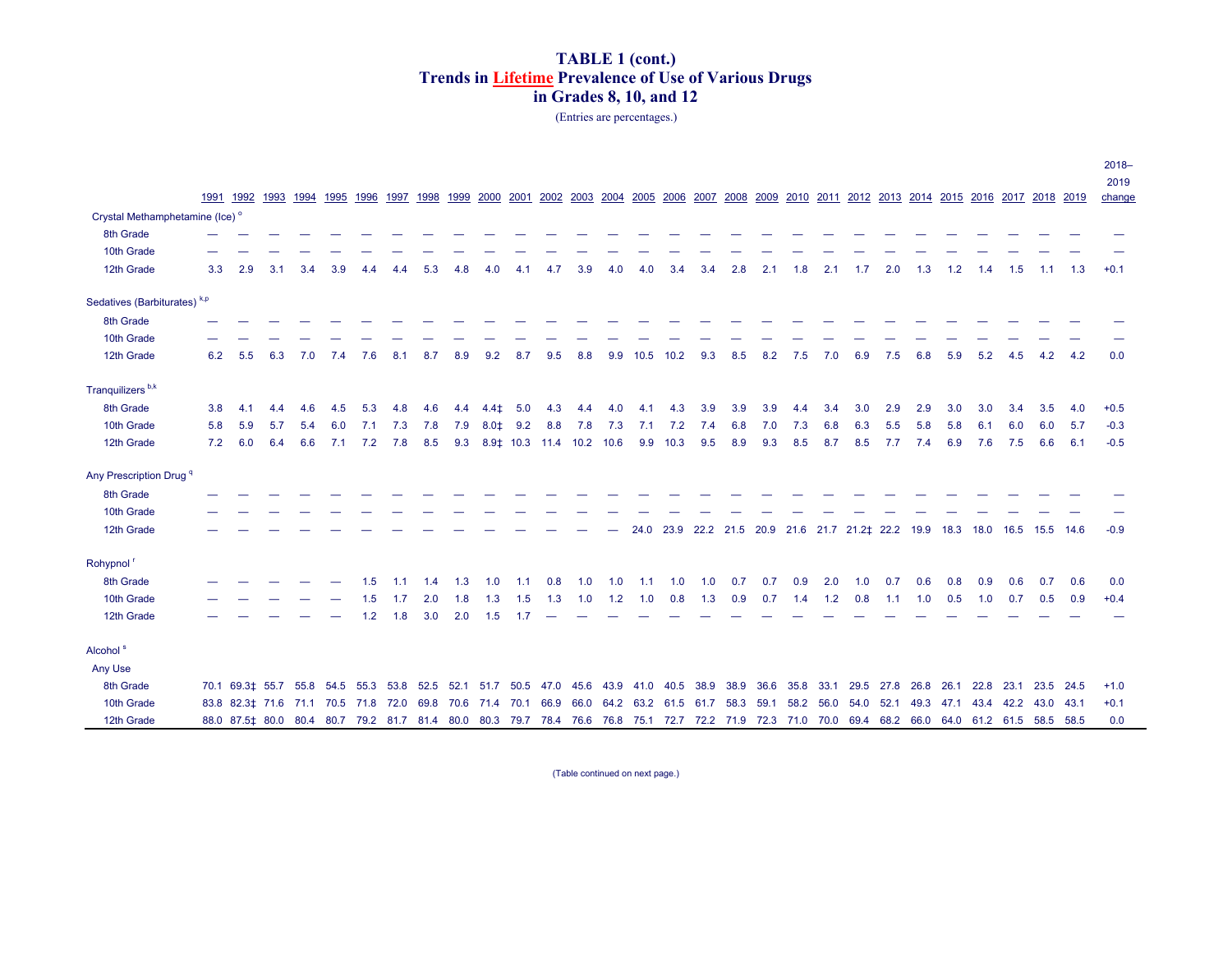(Entries are percentages.)

|                                |      |           |                          |                |      |      |           |                                                   |                |                |           |           |                     |      |           |      |                                                                                                                              |           |                          |                |           |                |                |      |                                                        |           |                |            | $2018 -$   |
|--------------------------------|------|-----------|--------------------------|----------------|------|------|-----------|---------------------------------------------------|----------------|----------------|-----------|-----------|---------------------|------|-----------|------|------------------------------------------------------------------------------------------------------------------------------|-----------|--------------------------|----------------|-----------|----------------|----------------|------|--------------------------------------------------------|-----------|----------------|------------|------------|
|                                |      |           |                          |                |      |      |           |                                                   |                |                |           |           |                     |      |           |      |                                                                                                                              |           |                          |                |           |                |                |      |                                                        |           |                |            | 2019       |
|                                | 1991 |           | 1992 1993 1994 1995      |                |      | 1996 | 1997      | 1998                                              | 1999 2000      | 2001           | 2002 2003 |           | 2004                |      | 2005 2006 |      | 2007 2008                                                                                                                    |           |                          |                |           |                |                |      | 2009 2010 2011 2012 2013 2014 2015 2016 2017 2018 2019 |           |                |            | change     |
| Been Drunk <sup>o</sup>        |      |           |                          |                |      |      |           |                                                   |                |                |           |           |                     |      |           |      |                                                                                                                              |           |                          |                |           |                |                |      |                                                        |           |                |            |            |
| 8th Grade                      |      |           |                          |                |      |      |           |                                                   |                |                |           |           |                     |      |           |      | 26.7 26.8 26.4 25.9 25.3 26.8 25.2 24.8 24.8 25.1 23.4 21.3 20.3 19.9 19.5 19.5 17.9 18.0 17.4 16.3 14.8 12.8 12.2 10.8 10.9 |           |                          |                |           |                |                |      | 8.6                                                    | 9.2       |                | $9.2$ 10.1 | $+1.0$     |
| 10th Grade                     |      | 50.0 47.7 | 47.9                     | 47.2 46.9      |      | 48.5 | 49.4 46.7 |                                                   | 48.9           | 49.3 48.2 44.0 |           | 42.4 42.3 |                     |      |           |      | 42.1 41.4 41.2 37.2 38.6                                                                                                     |           | 36.9                     |                | 35.9 34.6 | 33.5           | 30.2           | 28.6 | 26.0                                                   | 25.1      |                | 26.2 25.5  | $-0.7$     |
| 12th Grade                     |      | 65.4 63.4 | 62.5                     | 62.9 63.2 61.8 |      |      | 64.2 62.4 |                                                   | 62.3 62.3 63.9 |                | 61.6      |           | 58.1 60.3 57.5 56.4 |      |           |      | 55.1 54.7 56.5                                                                                                               |           | 54.1 51.0 54.2 52.3 49.8 |                |           |                |                |      | 46.7 46.3 45.3 42.9                                    |           |                | - 40.8     | $-2.1$     |
| <b>Flavored Alcoholic</b>      |      |           |                          |                |      |      |           |                                                   |                |                |           |           |                     |      |           |      |                                                                                                                              |           |                          |                |           |                |                |      |                                                        |           |                |            |            |
| Beverages <sup>e,n</sup>       |      |           |                          |                |      |      |           |                                                   |                |                |           |           |                     |      |           |      |                                                                                                                              |           |                          |                |           |                |                |      |                                                        |           |                |            |            |
| 8th Grade                      |      |           |                          |                |      |      |           |                                                   |                |                |           |           | 37.9                | 35.5 | 35.5      | 34.0 |                                                                                                                              | 32.8 29.4 |                          | 30.0 27.0 23.5 |           | 21.9           | 19.2 19.3      |      | 16.3                                                   | 16.0      |                | 18.0 15.1  | $-3.0 s$   |
| 10th Grade                     |      |           |                          |                |      |      |           |                                                   |                |                |           |           | 58.6                | 58.8 | 58.1      |      | 55.7 53.5 51.4 51.3 48.4 46.7 44.9 42.3 38.7                                                                                 |           |                          |                |           |                |                |      | 33.3 34.8 35.9 33.2                                    |           |                |            | $-2.7$     |
| 12th Grade                     |      |           |                          |                |      |      |           |                                                   |                |                |           |           |                     |      |           |      | 71.0 73.6 69.9 68.4 65.5 67.4 62.6 62.4 60.5                                                                                 |           |                          |                |           | 58.9 57.5 55.6 |                |      | 53.6 51.2 50.4 44.7                                    |           |                |            | $-5.7s$    |
| Cigarettes                     |      |           |                          |                |      |      |           |                                                   |                |                |           |           |                     |      |           |      |                                                                                                                              |           |                          |                |           |                |                |      |                                                        |           |                |            |            |
| Any Use                        |      |           |                          |                |      |      |           |                                                   |                |                |           |           |                     |      |           |      |                                                                                                                              |           |                          |                |           |                |                |      |                                                        |           |                |            |            |
| 8th Grade                      |      | 44.0 45.2 | 45.3                     | 46.1           | 46.4 |      |           | 49.2 47.3 45.7 44.1 40.5 36.6                     |                |                |           |           |                     |      |           |      | 31.4 28.4 27.9 25.9 24.6 22.1 20.5 20.1                                                                                      |           | 20.0                     |                | 18.4 15.5 |                | 14.8 13.5 13.3 |      | 9.8                                                    | 9.4       | 9.1            | 10.0       | $+1.0$     |
| 10th Grade                     |      |           |                          |                |      |      |           |                                                   |                |                |           |           |                     |      |           |      | 55.1 53.5 56.3 56.9 57.6 61.2 60.2 57.7 57.6 55.1 52.8 47.4 43.0 40.7 38.9 36.1 34.6 31.7 32.7 33.0 30.4 27.7 25.7 22.6 19.9 |           |                          |                |           |                |                |      |                                                        | 17.5 15.9 | 16.0 14.2      |            | $-1.7$     |
| 12th Grade                     |      |           |                          |                |      |      |           |                                                   |                |                |           |           |                     |      |           |      | 63.1 61.8 61.9 62.0 64.2 63.5 65.4 65.3 64.6 62.5 61.0 57.2 53.7 52.8 50.0 47.1 46.2 44.7 43.6 42.2 40.0 39.5 38.1 34.4 31.1 |           |                          |                |           |                |                |      |                                                        | 28.3 26.6 | 23.8 22.3      |            | $-1.5$     |
| Smokeless Tobacco <sup>1</sup> |      |           |                          |                |      |      |           |                                                   |                |                |           |           |                     |      |           |      |                                                                                                                              |           |                          |                |           |                |                |      |                                                        |           |                |            |            |
| 8th Grade                      |      |           | 22.2 20.7 18.7 19.9 20.0 |                |      | 20.4 |           | 16.8 15.0 14.4 12.8 11.7 11.2 11.3 11.0 10.1 10.2 |                |                |           |           |                     |      |           | 9.1  | 9.8                                                                                                                          | 9.6       | 9.9                      | 9.7            | 8.1       | 7.9            | 8.0            | 8.6  | 6.9                                                    | 6.2       | 6.4            | 7.1        | $+0.8$     |
| 10th Grade                     | 28.2 | 26.6      | 28.1                     | 29.2 27.6      |      | 27.4 | 26.3 22.7 |                                                   | 20.4 19.1 19.5 |                | 16.9 14.6 |           | 13.8 14.5           |      |           |      | 15.0 15.1 12.2 15.2                                                                                                          |           | 16.8                     |                | 15.6 15.4 | 14.0           | 13.6           | 12.3 | 10.2                                                   | 9.1       | 10.0           | 9.2        | $-0.8$     |
| 12th Grade                     |      | 32.4      |                          | 31.0 30.7 30.9 |      |      |           |                                                   |                |                |           |           |                     |      |           |      | 29.8 25.3 26.2 23.4 23.1 19.7 18.3 17.0 16.7 17.5 15.2 15.1 15.6 16.3 17.6 16.9 17.4 17.2 15.1 13.2 14.2 11.0                |           |                          |                |           |                |                |      |                                                        |           | 10.1           | 9.8        | $-0.3$     |
| Any Vapingbb,cc                |      |           |                          |                |      |      |           |                                                   |                |                |           |           |                     |      |           |      |                                                                                                                              |           |                          |                |           |                |                |      |                                                        |           |                |            |            |
| 8th Grade                      |      |           |                          |                |      |      |           |                                                   |                |                |           |           |                     |      |           |      |                                                                                                                              |           |                          |                |           |                | —              |      | 21.7 17.5   18.5   21.5   24.3                         |           |                |            | $+2.8$     |
| 10th Grade                     |      |           |                          |                |      |      |           |                                                   |                |                |           |           |                     |      |           |      |                                                                                                                              |           |                          |                |           |                |                | 32.8 | 29.0 ± 30.9 36.9                                       |           |                | 41.0       | $+4.1 s$   |
| 12th Grade                     |      |           |                          |                |      |      |           |                                                   |                |                |           |           |                     |      |           |      |                                                                                                                              |           |                          |                |           |                |                |      |                                                        |           |                | 45.6       | $+3.0$     |
| Vaping Nicotinebb              |      |           |                          |                |      |      |           |                                                   |                |                |           |           |                     |      |           |      |                                                                                                                              |           |                          |                |           |                |                |      |                                                        |           |                |            |            |
| 8th Grade                      |      |           |                          |                |      |      |           |                                                   |                |                |           |           |                     |      |           |      |                                                                                                                              |           |                          |                |           |                |                |      |                                                        | 10.6      | 13.5           | 20.3       | $+6.9$ sss |
| 10th Grade                     |      |           |                          |                |      |      |           |                                                   |                |                |           |           |                     |      |           |      |                                                                                                                              |           |                          |                |           |                |                |      |                                                        | 21.4      |                | 28.6 36.3  | $+7.7$ sss |
| 12th Grade                     |      |           |                          |                |      |      |           |                                                   |                |                |           |           |                     |      |           |      |                                                                                                                              |           |                          |                |           |                |                |      |                                                        |           | 25.0 34.0 40.8 |            | $+6.8$ ss  |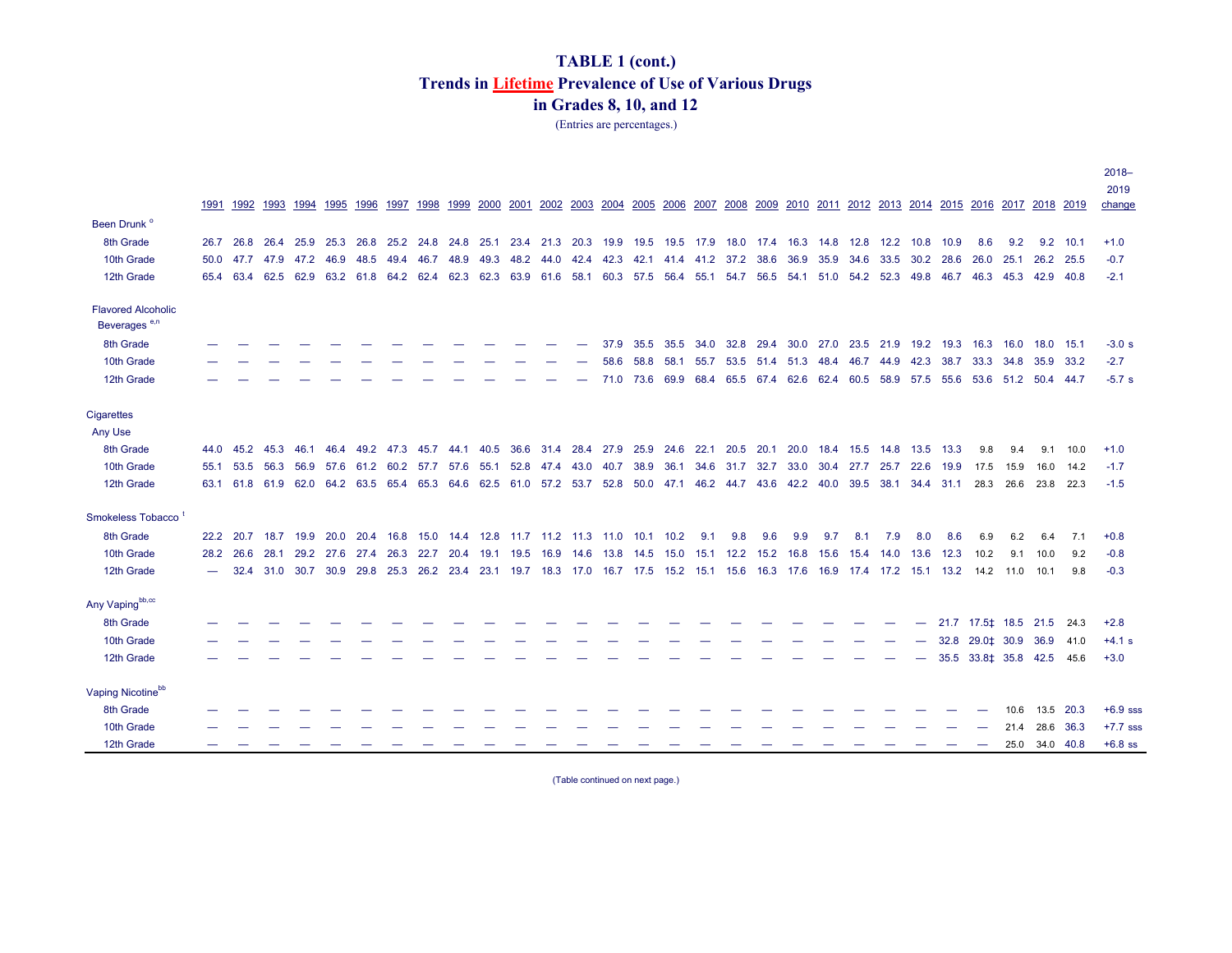#### (Entries are percentages.)

|                                                 |     |                                                                                      |     |      |      |      |      |             |      |      |      |                     |     |      |           |     |                                                                  |      |     |     |     |     |     |     |     |     |      |                |      | $2018 -$   |
|-------------------------------------------------|-----|--------------------------------------------------------------------------------------|-----|------|------|------|------|-------------|------|------|------|---------------------|-----|------|-----------|-----|------------------------------------------------------------------|------|-----|-----|-----|-----|-----|-----|-----|-----|------|----------------|------|------------|
|                                                 |     |                                                                                      |     |      |      |      |      |             |      |      |      |                     |     |      |           |     |                                                                  |      |     |     |     |     |     |     |     |     |      |                |      | 2019       |
|                                                 |     | 1991 1992 1993 1994 1995 1996                                                        |     |      |      |      | 1997 | 1998        | 1999 | 2000 | 2001 | 2002 2003           |     |      |           |     | 2004 2005 2006 2007 2008 2009 2010 2011 2012 2013 2014 2015 2016 |      |     |     |     |     |     |     |     |     |      | 2017 2018 2019 |      | change     |
| Vaping Marijuana <sup>bb</sup>                  |     |                                                                                      |     |      |      |      |      |             |      |      |      |                     |     |      |           |     |                                                                  |      |     |     |     |     |     |     |     |     |      |                |      |            |
| 8th Grade                                       |     |                                                                                      |     |      |      |      |      |             |      |      |      |                     |     |      |           |     |                                                                  |      |     |     |     |     |     |     |     |     | 4.0  | 5.5            | 9.0  | $+3.5$ sss |
| 10th Grade                                      |     |                                                                                      |     |      |      |      |      |             |      |      |      |                     |     |      |           |     |                                                                  |      |     |     |     |     |     |     |     |     | 9.8  | 14.2           | 21.8 | $+7.6$ sss |
| 12th Grade                                      |     |                                                                                      |     |      |      |      |      |             |      |      |      |                     |     |      |           |     |                                                                  |      |     |     |     |     |     |     |     |     | 11.9 | 15.6 23.7      |      | $+8.1$ sss |
| Vaping Just Flavoringbb                         |     |                                                                                      |     |      |      |      |      |             |      |      |      |                     |     |      |           |     |                                                                  |      |     |     |     |     |     |     |     |     |      |                |      |            |
| 8th Grade                                       |     |                                                                                      |     |      |      |      |      |             |      |      |      |                     |     |      |           |     |                                                                  |      |     |     |     |     |     |     |     |     | 17.0 | 19.4           | 18.9 | $-0.5$     |
| 10th Grade                                      |     |                                                                                      |     |      |      |      |      |             |      |      |      |                     |     |      |           |     |                                                                  |      |     |     |     |     |     |     |     |     | 27.5 | 31.7           | 28.3 | $-3.4 s$   |
| 12th Grade                                      |     |                                                                                      |     |      |      |      |      |             |      |      |      |                     |     |      |           |     |                                                                  |      |     |     |     |     |     |     |     |     | 30.7 | 34.1           | 29.0 | $-5.0$ ss  |
| <b>JUUL<sup>jj</sup></b>                        |     |                                                                                      |     |      |      |      |      |             |      |      |      |                     |     |      |           |     |                                                                  |      |     |     |     |     |     |     |     |     |      |                |      |            |
| 8th Grade                                       |     |                                                                                      |     |      |      |      |      |             |      |      |      |                     |     |      |           |     |                                                                  |      |     |     |     |     |     |     |     |     |      |                | 18.9 |            |
| 10th Grade                                      |     |                                                                                      |     |      |      |      |      |             |      |      |      |                     |     |      |           |     |                                                                  |      |     |     |     |     |     |     |     |     |      |                | 32.8 |            |
| 12th Grade                                      |     |                                                                                      |     |      |      |      |      |             |      |      |      |                     |     |      |           |     |                                                                  |      |     |     |     |     |     |     |     |     |      |                | 33.0 |            |
| Steroids <sup>k,u</sup>                         |     |                                                                                      |     |      |      |      |      |             |      |      |      |                     |     |      |           |     |                                                                  |      |     |     |     |     |     |     |     |     |      |                |      |            |
| 8th Grade                                       | 1.9 | 1.7                                                                                  | 1.6 | 2.0  | 2.0  | 1.8  | 1.8  | 2.3         | 2.7  | 3.0  | 2.8  | 2.5                 | 2.5 | 1.9  | 1.7       | 1.6 | 1.5                                                              | 1.4  | 1.3 | 1.1 | 1.2 | 1.2 | 1.1 | 1.0 | 1.0 | 0.9 | 1.1  | 1.1            | 1.5  | $+0.4 s$   |
| 10th Grade                                      | 1.8 | 1.7                                                                                  | 1.7 | 1.8  | 2.0  | 1.8  | 2.0  | 2.0         | 2.7  | 3.5  | 3.5  | 3.5                 | 3.0 | 2.4  | 2.0       | 1.8 | 1.8                                                              | 1.4  | 1.3 | 1.6 | 1.4 | 1.3 | 1.3 | 1.4 | 1.2 | 1.3 | 1.1  | 1.2            | 1.6  | $+0.4 s$   |
| 12th Grade                                      | 2.1 | 2.1                                                                                  | 2.0 | 2.4  | 2.3  | 1.9  | 2.4  | 2.7         | 2.9  | 2.5  | 3.7  | 4.0                 | 3.5 | 3.4  | 2.6       | 2.7 | 2.2                                                              | 2.2  | 2.2 | 2.0 | 1.8 | 1.8 | 2.1 | 1.9 | 2.3 | 1.6 | 1.6  | 1.6            | 1.6  | 0.0        |
| <b>Legal Use of Over-the-Counter Stimulants</b> |     |                                                                                      |     |      |      |      |      |             |      |      |      |                     |     |      |           |     |                                                                  |      |     |     |     |     |     |     |     |     |      |                |      |            |
| Diet Pills <sup>e</sup>                         |     |                                                                                      |     |      |      |      |      |             |      |      |      |                     |     |      |           |     |                                                                  |      |     |     |     |     |     |     |     |     |      |                |      |            |
| 8th Grade                                       |     |                                                                                      |     |      |      |      |      |             |      |      |      |                     |     |      |           |     |                                                                  |      |     |     |     |     |     |     |     |     |      |                |      |            |
| 10th Grade                                      |     |                                                                                      |     |      |      |      |      |             |      |      |      |                     |     |      |           |     |                                                                  |      |     |     |     |     |     |     |     |     |      |                |      |            |
| 12th Grade                                      |     | 17.2 15.0 14.8                                                                       |     | 14.9 | 15.6 | 16.0 | 16.6 | $15.7$ 17.1 |      |      |      | 16.6 17.1 21.0 17.9 |     | 15.6 | 13.7 13.0 |     | 10.4                                                             | 10.5 | 9.5 | 7.2 | 7.7 | 7.7 | 8.1 | 9.1 | 7.9 | 6.4 | 6.7  | 6.2            | 5.1  | $-1.1$     |
| Stay-Awake Pills <sup>e</sup>                   |     |                                                                                      |     |      |      |      |      |             |      |      |      |                     |     |      |           |     |                                                                  |      |     |     |     |     |     |     |     |     |      |                |      |            |
| 8th Grade                                       |     |                                                                                      |     |      |      |      |      |             |      |      |      |                     |     |      |           |     |                                                                  |      |     |     |     |     |     |     |     |     |      |                |      |            |
| 10th Grade                                      |     |                                                                                      |     |      |      |      |      |             |      |      |      |                     |     |      |           |     |                                                                  |      |     |     |     |     |     |     |     |     |      |                |      |            |
| 12th Grade                                      |     | 37.0 35.6 30.5 31.3 31.2 30.5 31.0 29.6 25.5 23.0 25.6 22.5 19.8 18.4 15.8 14.8 12.3 |     |      |      |      |      |             |      |      |      |                     |     |      |           |     |                                                                  | 9.6  | 7.6 | 6.4 | 6.3 | 5.9 | 5.2 | 4.5 | 3.8 | 3.6 | 3.8  | 3.6            | 3.4  | $-0.1$     |
|                                                 |     |                                                                                      |     |      |      |      |      |             |      |      |      |                     |     |      |           |     |                                                                  |      |     |     |     |     |     |     |     |     |      |                |      |            |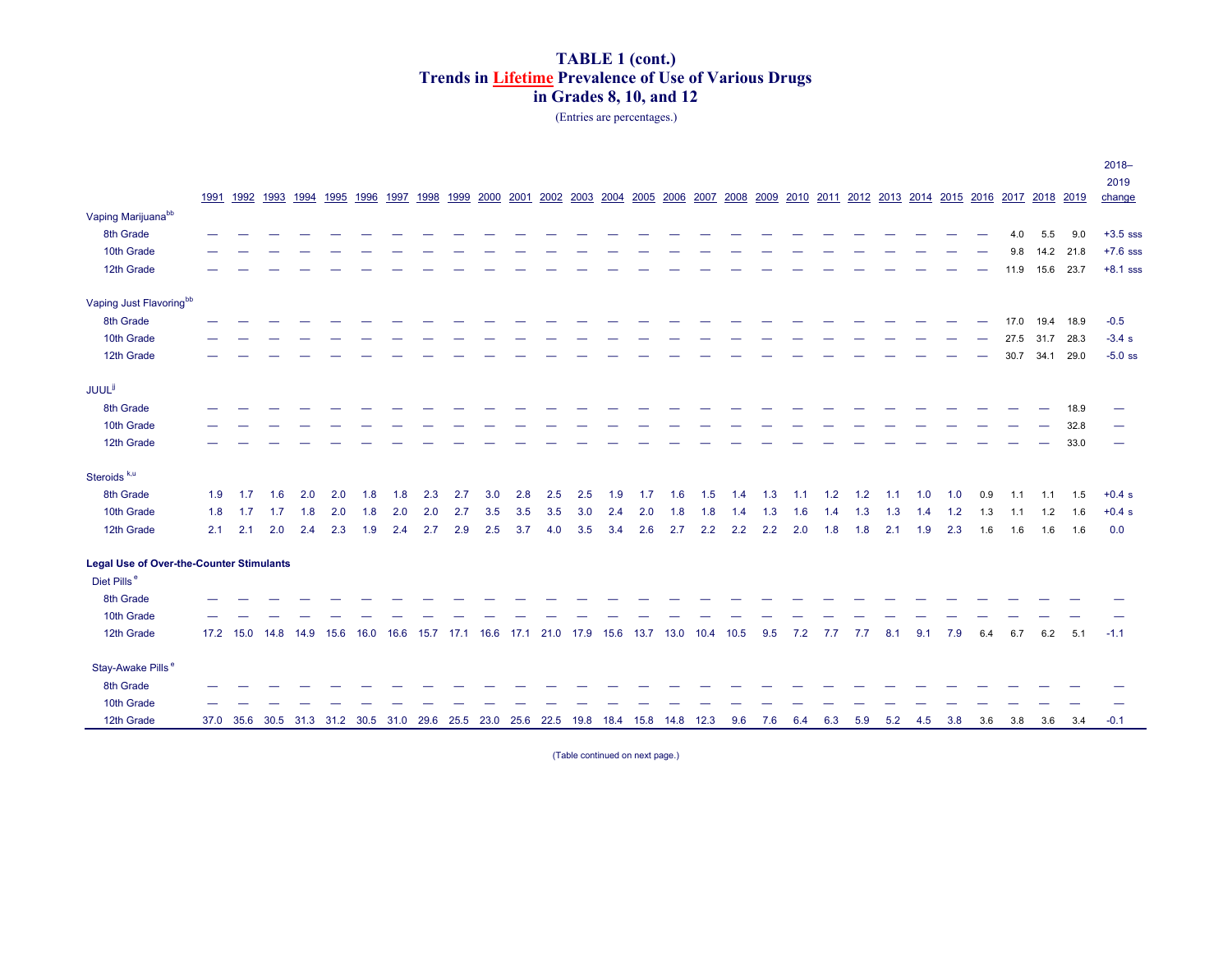(Entries are percentages.)

|                                                   |      |      |      |                          |     |      |      |     |     |      |     |             |     |     |      |     |     |           |     |     |     |     |     |     |                                                                                                                    |     |     |           |     | $2018 -$ |
|---------------------------------------------------|------|------|------|--------------------------|-----|------|------|-----|-----|------|-----|-------------|-----|-----|------|-----|-----|-----------|-----|-----|-----|-----|-----|-----|--------------------------------------------------------------------------------------------------------------------|-----|-----|-----------|-----|----------|
|                                                   |      |      |      |                          |     |      |      |     |     |      |     |             |     |     |      |     |     |           |     |     |     |     |     |     |                                                                                                                    |     |     |           |     | 2019     |
|                                                   | 1991 |      |      | 1992 1993 1994 1995 1996 |     |      |      |     |     |      |     |             |     |     |      |     |     |           |     |     |     |     |     |     | 1997 1998 1999 2000 2001 2002 2003 2004 2005 2006 2007 2008 2009 2010 2011 2012 2013 2014 2015 2016 2017 2018 2019 |     |     |           |     | change   |
| Look-Alikes <sup>e</sup>                          |      |      |      |                          |     |      |      |     |     |      |     |             |     |     |      |     |     |           |     |     |     |     |     |     |                                                                                                                    |     |     |           |     |          |
| 8th Grade                                         |      |      |      |                          |     |      |      |     |     |      |     |             |     |     |      |     |     |           |     |     |     |     |     |     |                                                                                                                    |     |     |           |     |          |
| 10th Grade                                        |      |      |      |                          |     |      |      |     |     |      |     |             |     |     |      |     |     |           |     |     |     |     |     |     |                                                                                                                    |     |     |           |     |          |
| 12th Grade                                        | 8.9  | 10.1 | 10.5 | 10.3 11.6                |     | 10.7 | 10.8 | 9.4 | 9.2 | 10.0 | 9.8 | 9.6         | 8.6 | 8.1 | 7.4  | 5.7 | 4.6 | 5.2       | 4.3 | 2.6 | 3.5 | 2.9 | 2.7 | 2.2 | 3.3                                                                                                                | 2.3 | 2.6 |           |     |          |
| <b>Legal Use of Prescription ADHD Drugs</b>       |      |      |      |                          |     |      |      |     |     |      |     |             |     |     |      |     |     |           |     |     |     |     |     |     |                                                                                                                    |     |     |           |     |          |
| Stimulant-Type <sup>n,dd</sup>                    |      |      |      |                          |     |      |      |     |     |      |     |             |     |     |      |     |     |           |     |     |     |     |     |     |                                                                                                                    |     |     |           |     |          |
| 8th Grade                                         |      |      |      |                          |     |      |      |     |     |      |     |             |     |     | 8.3  | 9.3 | 8.3 | 8.1       | 7.8 | 8.2 | 7.6 | 7.7 | 7.1 | 7.2 | 7.1                                                                                                                | 7.5 | 6.6 | 7.1       | 6.5 | $-0.6$   |
| 10th Grade                                        |      |      |      |                          |     |      |      |     |     |      |     |             |     |     | 8.7  | 8.5 | 8.4 | 7.8       | 8.2 | 8.6 | 7.2 | 8.0 | 8.3 | 6.8 | 8.8                                                                                                                | 7.1 | 6.5 | 8.2       | 6.6 | $-1.6$   |
| 12th Grade                                        |      |      |      |                          |     |      |      |     |     |      |     |             |     |     | 8.5  | 7.8 | 7.6 | 8.6       | 8.2 | 8.3 | 8.4 | 9.0 | 9.6 | 9.1 | 9.9                                                                                                                | 8.4 | 8.6 | 8.6       | 7.9 | $-0.7$   |
| Non-Stimulant-Type <sup>n,dd</sup>                |      |      |      |                          |     |      |      |     |     |      |     |             |     |     |      |     |     |           |     |     |     |     |     |     |                                                                                                                    |     |     |           |     |          |
| 8th Grade                                         |      |      |      |                          |     |      |      |     |     |      |     |             |     |     | 7.3  | 7.9 | 6.3 | 6.3       | 5.8 | 5.8 | 6.1 | 5.1 | 5.1 | 4.8 | 5.1                                                                                                                | 5.7 | 4.9 | 4.4       | 4.5 | $+0.1$   |
| 10th Grade                                        |      |      |      |                          |     |      |      |     |     |      |     |             |     |     | 8.3  | 8.3 | 6.7 | 6.8       | 6.8 | 6.1 | 6.4 | 5.2 | 4.9 | 5.8 | 5.8                                                                                                                | 5.2 | 4.6 | 5.1       | 5.2 | 0.0      |
| 12th Grade                                        |      |      |      |                          |     |      |      |     |     |      |     |             |     |     | 6.2  | 6.1 | 7.0 | 6.4       | 5.4 | 6.7 | 5.8 | 5.9 | 5.4 | 5.6 | 5.6                                                                                                                | 5.8 | 6.4 | 6.1       | 5.7 | $-0.4$   |
| Either Type <sup>n,dd</sup>                       |      |      |      |                          |     |      |      |     |     |      |     |             |     |     |      |     |     |           |     |     |     |     |     |     |                                                                                                                    |     |     |           |     |          |
| 8th Grade                                         |      |      |      |                          |     |      |      |     |     |      |     |             |     |     |      |     |     |           |     |     |     |     |     |     | 13.7 15.8 13.4 13.1 12.8 12.8 12.4 11.6 11.5 11.2 11.4 12.1 10.9                                                   |     |     | 11.0      | 9.8 | $-1.2$   |
| 10th Grade                                        |      |      |      |                          |     |      |      |     |     |      |     |             |     |     | 14.3 |     |     |           |     |     |     |     |     |     | 14.2 12.9 12.8 13.0 12.7 12.0 12.0 11.7 11.3 13.1 11.5 10.1 12.1                                                   |     |     |           | 9.8 | $-2.3 s$ |
| 12th Grade                                        |      |      |      |                          |     |      |      |     |     |      |     |             |     |     |      |     |     |           |     |     |     |     |     |     | 12.4 11.7 12.1 13.1 11.0 12.7 12.2 12.7 13.2 12.6 13.7 12.7 13.0                                                   |     |     | 12.7 11.1 |     | $-1.6$   |
| Previously surveyed drugs that have been dropped. |      |      |      |                          |     |      |      |     |     |      |     |             |     |     |      |     |     |           |     |     |     |     |     |     |                                                                                                                    |     |     |           |     |          |
| Nitrites <sup>e</sup>                             |      |      |      |                          |     |      |      |     |     |      |     |             |     |     |      |     |     |           |     |     |     |     |     |     |                                                                                                                    |     |     |           |     |          |
| 8th Grade                                         |      |      |      |                          |     |      |      |     |     |      |     |             |     |     |      |     |     |           |     |     |     |     |     |     |                                                                                                                    |     |     |           |     |          |
| 10th Grade                                        |      |      |      |                          |     |      |      |     |     |      |     |             |     |     |      |     |     |           |     |     |     |     |     |     |                                                                                                                    |     |     |           |     |          |
| 12th Grade                                        | 1.6  | 1.5  | 1.4  | 1.7                      | 1.5 | 1.8  | 2.0  | 2.7 | 1.7 | 0.8  | 1.9 | 1.5         | 1.6 | 1.3 | 1.1  | 1.2 | 1.2 | 0.6       | 1.1 |     |     |     |     |     |                                                                                                                    |     |     |           |     |          |
| PCP <sup>e</sup>                                  |      |      |      |                          |     |      |      |     |     |      |     |             |     |     |      |     |     |           |     |     |     |     |     |     |                                                                                                                    |     |     |           |     |          |
| 8th Grade                                         |      |      |      |                          |     |      |      |     |     |      |     |             |     |     |      |     |     |           |     |     |     |     |     |     |                                                                                                                    |     |     |           |     |          |
| 10th Grade                                        |      |      |      |                          |     |      |      |     |     |      |     |             |     |     |      |     |     |           |     |     |     |     |     |     |                                                                                                                    |     |     |           |     |          |
| 12th Grade                                        | 2.9  | 2.4  | 2.9  | 2.8                      | 2.7 | 4.0  | 3.9  | 3.9 | 3.4 | 3.4  |     | $3.5$ $3.1$ | 2.5 | 1.6 | 2.4  | 2.2 |     | $2.1$ 1.8 | 1.7 | 1.8 | 2.3 | 1.6 | 1.3 |     |                                                                                                                    |     |     |           |     |          |